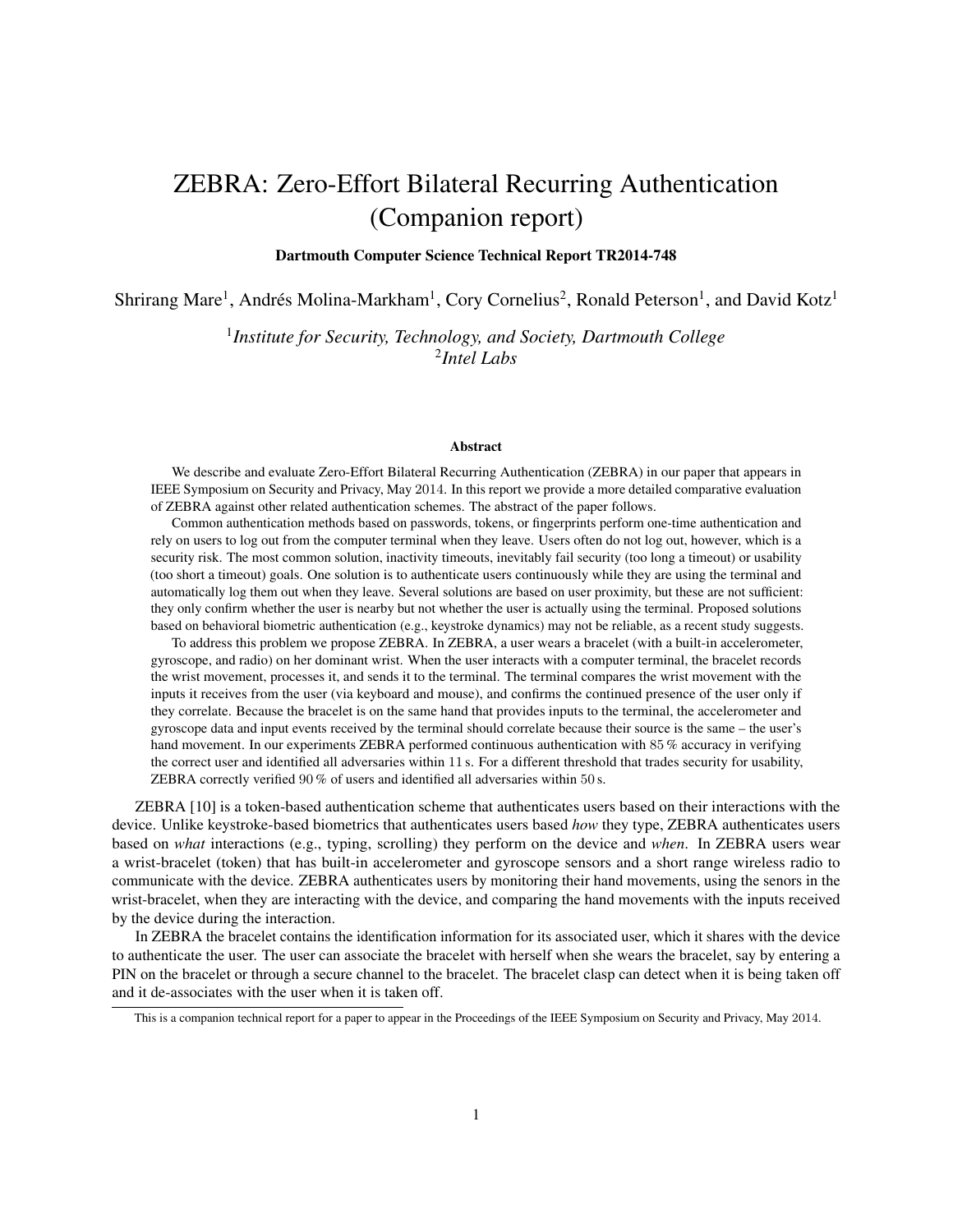# 1 Comparison Framework

We compare ZEBRA with other related authentication schemes using the usability-deployability-security (UDS) evaluation framework [\[5\]](#page-7-1). The UDS framework defines a set of benefits to evaluate web authentication schemes, but many of those benefits are relevant to device authentication schemes. Table [1](#page-3-0) summarizes our evaluation of ZEBRA and 7 other authentication schemes. We first define all the benefits and then present our comparative evaluation of ZEBRA and other related authentication schemes.

# 1.1 Benefits

The UDS framework defines total 25 benefits to evaluate web authentication schemes: 8 usability benefits, 6 deployability benefits, and 11 security benefits. We use total 15 benefits to evaluate ZEBRA and other related schemes: 12 benefits from the UDS framework and 3 additional benefits that are applicable to continuous authentication schemes.

As in the UDS framework, we rate each scheme as either offering or not offering the benefit of a property; if a scheme *almost* offers the benefit, but not quite, we indicate this with the *Quasi-* prefix.

#### 1.1.1 Usability benefits

Benefits U1-U3 are from the UDS framework, so we briefly define them here; see Bonneau et al. [\[5\]](#page-7-1) for details. Benefit U4 is also from the UDS framework but we slightly modify its definition and we explain the difference here. We introduce usability benefit U5 for continuous authentication schemes.

- U1 *Memorywise-Effortless*: Users of the scheme do not have to remember any secrets at all.
- U2 *Nothing-to-Carry*: Users do not need to carry an additional physical object to use the scheme. We grant a *Quasi-Nothing-to-Carry* if the scheme can be implemented on an object that users carry or wear everywhere all the time anyway, such as their mobile phone, wrist watch, wearable fitness devices.
- U3 *Easy-Recovery-from-Loss*: A user can conveniently regain the ability to authenticate if the authentication credentials are forgotten or the token is lost. We grant a scheme *Quasi-Easy-Recovery-from-Loss* benefit if the user has to purchase a token but can reset the authentication credentials herself without having to involve another party. A user's authentication credential is the information that the user presents to the device to get authenticated, e.g., username and password, fingerprint. In this report we use refer authentication credentials as simply credentials, unless otherwise noted.
- U4 *Physically-Effortless*: The authentication process does not require any physical user effort beyond what the user performs while interacting with the device to get his/her task done on the device. In other words, the scheme should be passive, i.e., it should not require any explicit input from the user, but the scheme can use the inputs the user anyway provides to the device to get his/her task done. A keystroke-based scheme that authenticates users based on their typing pattern is passive and considered to be physically effortless, but a voice-based scheme when the user does not use voice as input to the device is considered as requiring physical effort.

This definition is slightly different (stricter) from the UDS framework definition, which considers physicallyeffortlessness only for authentication and not continuous authentication, and hence in the UDS framework simple actions such as pressing a button are considered as effortless actions, but for a continuous authentication these actions do not remain physically effortless. We grant schemes *Quasi-Physically-Effortless* benefit if they require the user to perform an action which is easy and effortless to perform once.

U5 *No-Constraint-on-Using-the-Device*: The scheme should not add any constraint on how the user should use the device or interact with the device. We grant *Quasi-No-Constraint-on-Using-the-Device* benefit to schemes that add constraints that are easy to follow but do not require any additional physical effort from the user. For example, facial-recognition scheme requires the user to be in the camera's field of vision, which can be easy, but a voice-based scheme requires the user to provide audio input, which is easy but requires physical effort.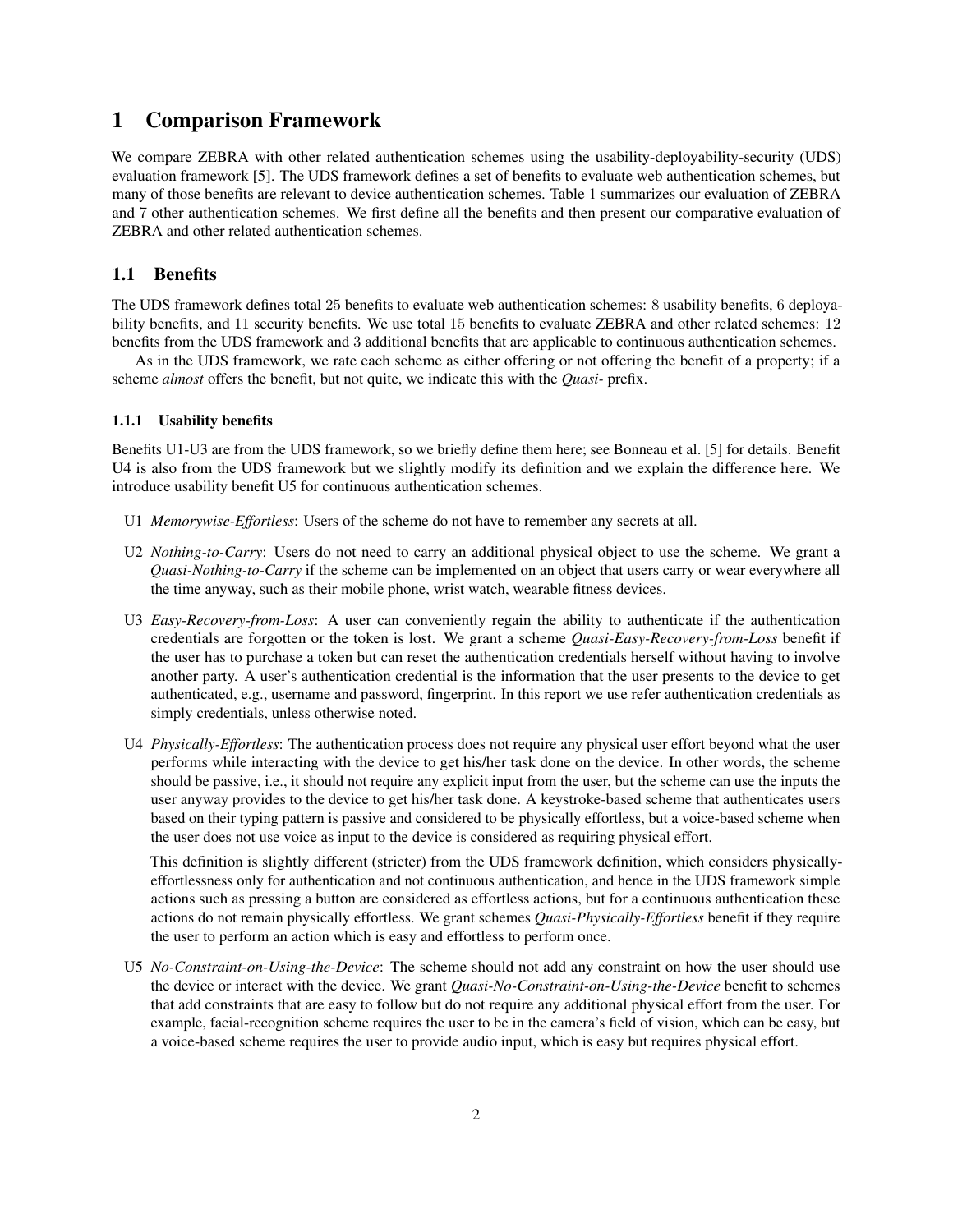#### 1.1.2 Deployability benefits

The following two deployability benefits are from UDS framework.

- D1 *Accessible*: Users who can use passwords are not prevented from using the scheme by disabilities or other physical (not cognitive) conditions.
- D2 *Negligible-Cost-per-User*: The total cost per user of the scheme, adding up the costs at the prover's end (any device/token required for the user to authenticate) and the cost at the verifier's end (any hardware and/or software required on the device to authenticate the user). *Quasi-Negligible-Cost-per-User* is awarded to the scheme if the required cost on prover's end can be masked with the devices users carry anyway and the verifying device already contains the required hardware.

## 1.1.3 Security benefits

Security benefits S1-S6 are from the UDS framework. We introduce two additional security benefits, S7 and S8, for continuous authentication schemes.

- S1 *Resilient-to-Physical-Observation*: An attacker cannot impersonate a user after observing them authenticate one or more times. Attacks include shoulder surfing, filming the keyboard or mouse use [\[14\]](#page-8-0), recording keystroke timings based on sensors near the keyboard [\[11\]](#page-7-2), or thermal imaging the keypad [\[13\]](#page-8-1).
- S2 *Resilient-to-Internal-Observation*: An attacker cannot impersonate a user by intercepting the user's inputs from inside the user's device (e.g., by keylogging malware) or eavesdropping on the cleartext communication between the user's token (prover) and the authenticating device (verifier).
- S3 *Resilient-to-Leaks-from-Other-Verifiers*: Nothing that a verifier could possibly leak can help an attacker impersonate the user to another device.
- S4 *Resilient-to-Phishing*: An attacker who simulates the authentication process, e.g., by spoofing the authentication screen, cannot collect credentials that can later be used to impersonate the user on the actual device.
- S5 *Resilient-to-Theft*: If the credentials are lost they cannot be used for authentication by another person who gains possession of it. The lost credentials can be passwords written down by paper or hardware tokens. This benefit penalizes single-factor schemes that do not offer any protection against theft.

This definition is slightly different than the UDS definition. In the UDS framework this benefit is considered only for schemes in which physical objects are used for authentication; we consider theft of even non-physical credentials such as passwords, which can be stolen when people write them down. As in the UDS framework, we grant *Quasi-Resilient-to-Theft* if the scheme protects the credential with the modest strength of a PIN.

S6 *Require-Consent*: The user is authenticated only with the user's consent or intent. The UDS benefit requires an 'explicit' consent, which can make a continuous authentication scheme unusable, so we remove the 'explicit' consent requirement and require the scheme to use a passive consent or intent that matches users' mental model, i.e., users should not be authenticated when they are not using the device.

We grant *Quasi-Require-Consent* benefit to schemes that are better than consent by proximity alone, i.e., authenticating a user if she is in radio proximity of the device, but do not require a user to interact with the device to express intent to use the device. For example, facial-recognition based or voice-based authentication schemes may wrongly assume the user's intent to use a device if she is present in front of the device's camera or speaking near the device, even though she may not be using the device. Whereas a keystroke-based scheme authenticates a user when she is typing (i.e., using) the device, so these schemes are labeled *Require-Consent*. While evaluating this benefit we do not consider impersonation attacks by an adversary.

S7 *Verify-Actual-User*: The scheme can verify whether the user is actually using the device at any point in time. This benefit penalizes schemes one-time authentication schemes, which do not verify the user after the user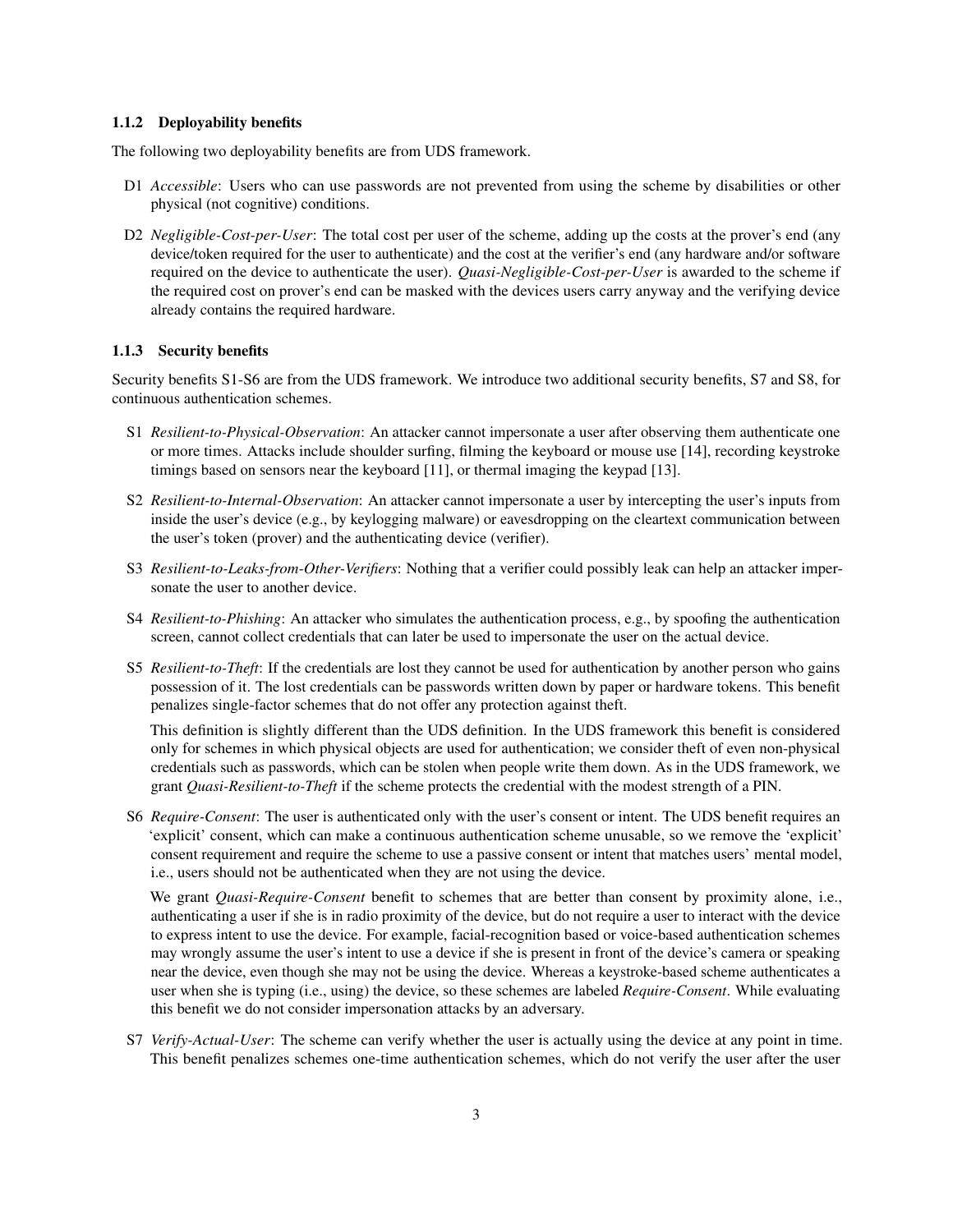authenticates once. We grant *Quasi-Verify-Actual-User* benefit to schemes that do weak verifications, such as verifying whether the user is in front of the device (face-based schemes) or whether the user is speaking to the device (voice-based).

S8 *Continuous-Authentication*: The scheme should continuously authenticate the user while she uses the device.

# 2 Comparative Evaluation

<span id="page-3-0"></span>Now we compare several candidates for continuous authentication, using the above framework.

Table 1: Comparative evaluation of ZEBRA against other authentication schemes.



 $\bullet$  = offers the benefit;  $\bullet$  = almost offers the benefit; *no circle* = does not offer the benefit.  $\parallel \parallel \parallel$  better than ZEBRA;  $\equiv$  worse than ZEBRA; *no pattern* = equivalent to ZEBRA.

<sup>1</sup>Additional properties, not in UDS framework.

# 2.1 ZEBRA

ZEBRA is *Memorywise-Effortless* and *Physically-Effortless* as users do not have to memorize any secret or take any explicit action to authenticate. ZEBRA provides *Quasi-Nothing-to-Carry* benefit as it can be integrated with their smart-watch or wrist fitness device It provides *Quasi-Easy-Recovery-from-Loss* as the user can easily replace her bracelet by purchasing a new one. It is *Accessible* as users who can type can use this scheme and we rate it as *Quasi-Negligible-Cost-per-User* because it can be integrated with existing fitness wrist-devices that users are increasingly wearing everyday. ZEBRA provides *Quasi-No-Constraint-on-Using-the-Device* as it requires a user to use the bracelet hand to provide inputs, but otherwise it adds no constraints on device usage. ZEBRA is *Resilient-to-Physical-Observation*,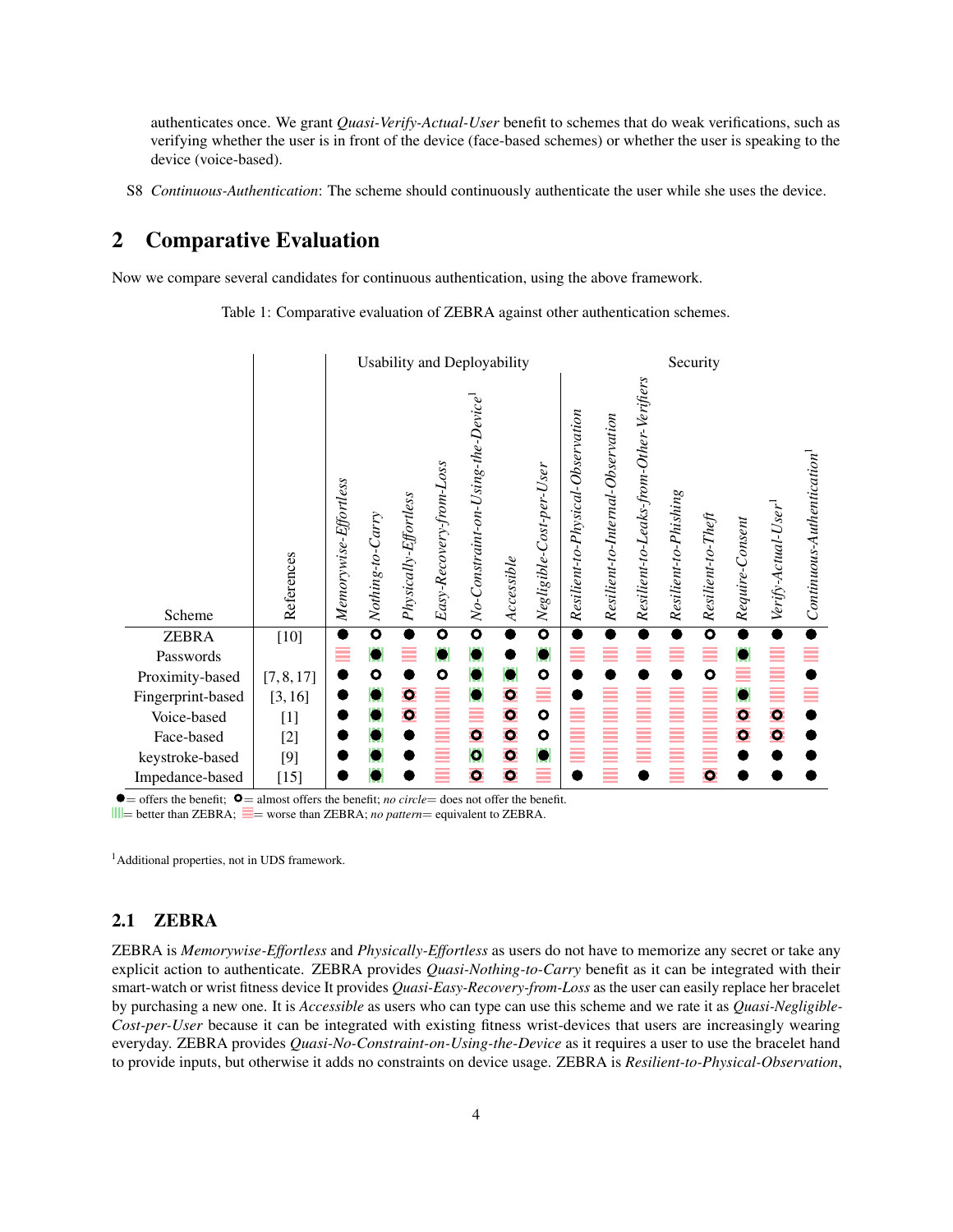*Resilient-to-Internal-Observation*, *Resilient-to-Leaks-from-Other-Verifiers*, and *Resilient-to-Phishing* as it does not use any stored secret for authentication.

We grant ZEBRA *Quasi-Resilient-to-Theft* because it can be made resilient to theft either by using a special clasp that deassociates the bracelet with the user when it is taken off and once deassociated the bracelet cannot be used to authenticate as that user, or by using a biometric that identifies the bracelet wearer [\[6\]](#page-7-9). ZEBRA does *Require-Consent* as it authenticates only when a user is providing inputs to the device, i.e., when the user is using the device. ZEBRA does *Verify-Actual-User* as it verifies the user who is interacting with it, and it does *Continuous-Authentication*.

## 2.2 Passwords

Passwords clearly are not *Memorywise-Effortless*. They provide *Nothing-to-Carry* benefit, but they are not *Physically-Effortless* as passwords need to be typed, but they do provide *Easy-Recovery-from-Loss* as they can be easily reset. They are *Accessible* because we defined this benefit with respect to them. They have *Negligible-Cost-per-User* and they add *No-Constraint-on-Using-the-Device* once the user authenticates by entering the right password, because they are one-time authentication schemes.

Passwords are not *Resilient-to-Physical-Observation* as they can be easily recovered by a video of keyboard or by carefully observing the user type the password [\[4\]](#page-7-10) or using a sensor near the keyboard [\[11\]](#page-7-2). They are not *Resilient-to-Internal-Observation* as keylogging malware can easily capture the entered password. They are also not *Resilient-to-Leaks-from-Other-Verifiers* if the user uses the same password. They are not *Resilient-to-Phishing* or *Resilient-to-Theft* as the attacker can use the obtained password to impersonate the user. They do *Require-Consent* as the users have to enter their passwords to authenticate. Passwords do not *Verify-Actual-User* because the device assumes the current user is the user who last authenticated and they do not provide *Continuous-Authentication*.

# 2.3 Proximity-based schemes

Proximity-based schemes authenticate users if they are in the proximity of the device as determined by the wireless radio signal strength from a token they carry. These schemes are *Memorywise-Effortless* and *Physically-Effortless*, and *Quasi-Nothing-to-Carry* as users have to carry the proximity tokens, but these tokens can be integrated with their smartphones. They are not as easy to recover as passwords but they can be recovered by buying another token, so we grant them *Quasi-Easy-Recovery-from-Loss*. They are *Accessible* and better than ZEBRA because it works even for users who are passively using a device (i.e., not typing) or users who are not typing with the bracelet hand (e.g., one hand typing). The wireless token can be integrated with any electronic jewelry the user wears or the user's phone so we grant *Quasi-Negligible-Cost-per-User*, and these schemes add *No-Constraint-on-Using-the-Device*.

These schemes are *Resilient-to-Physical-Observation*, *Resilient-to-Internal-Observation*, *Resilient-to-Leaks-from-Other-Verifiers*, and *Resilient-to-Phishing* if we assume that the communication between the token and the device is secure and cannot be eavesdropped by the attacker. These schemes can be somewhat resilient to theft by using a special clasp that deassociates with the user when it is taken off, and once deassociated it cannot be used to authenticate as that user. So we grant these schemes *Quasi-Resilient-to-Theft* because they can be made resilient to theft by ensuring that they cannot be used to impersonate a user when they are not being worn by that user. These schemes do not *Require-Consent* as the user is authenticated whenever she is in the proximity of the device, without any consent, and for the same reason these schemes do not *Verify-Actual-User*. They do provide *Continuous-Authentication*, but they may not authenticate the user who is actually using the device and we reflect this by not granting them the *Verify-Actual-User* benefit.

## 2.4 Fingerprint-based schemes

Fingerprint-based schemes are *Memorywise-Effortless* and *Nothing-to-Carry*, as in any biometric scheme, but they are not *Physically-Effortless* as the user has to swipe or hold the finger on the reader. They do not provide *Easy-Recovery-from-Loss* as a fingerprint, once stolen, cannot be reset. We grant them *Quasi-Accessible* because they are not effective against users who do not have fingerprints or if the user's fingerprint changes due to external factors, such as an injury. They do not provide *Negligible-Cost-per-User* because each device needs have a fingerprint scanner. They add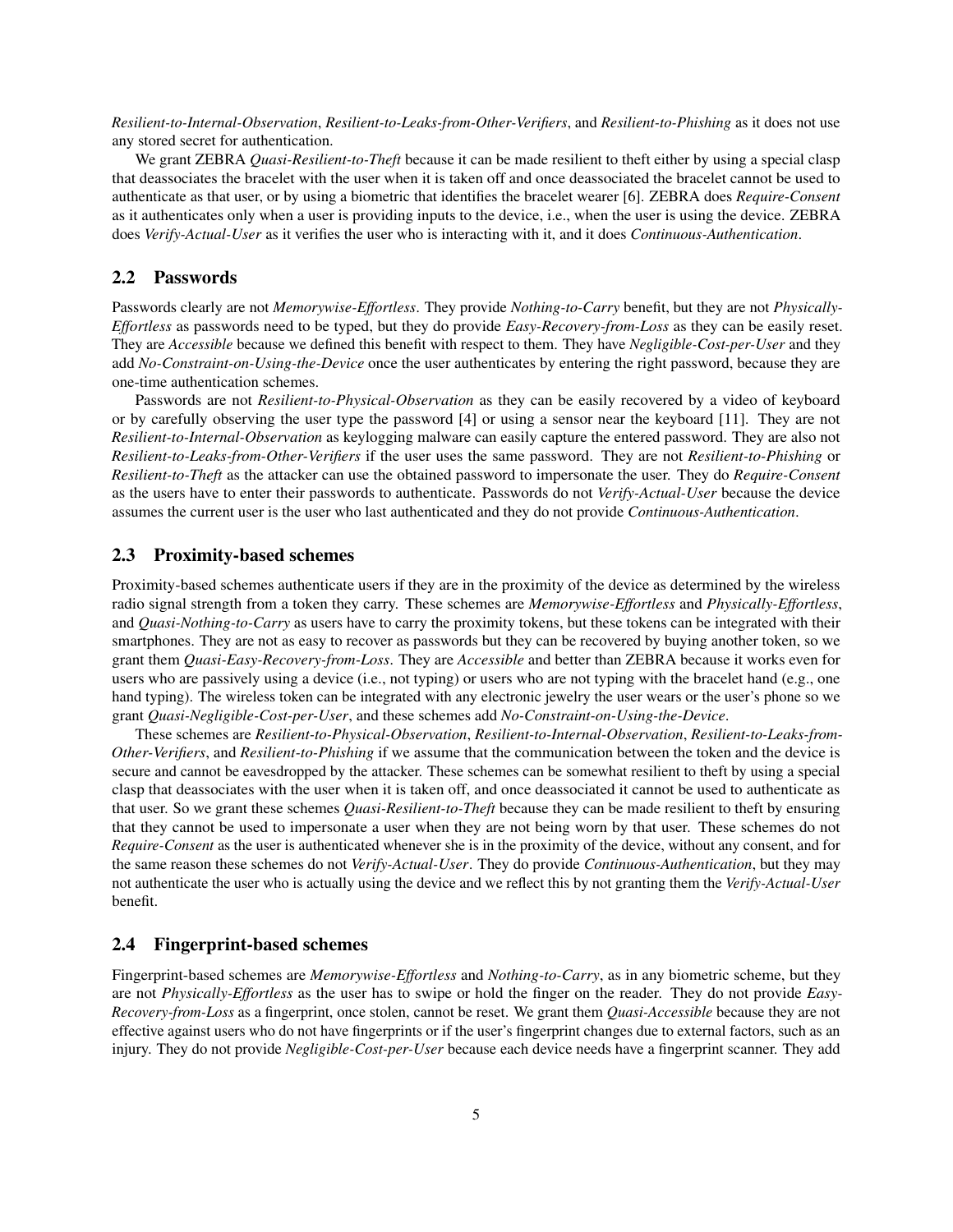*No-Constraint-on-Using-the-Device* because, like passwords, they are one-time authentication and once authenticate they allow full access to the user until she logs out.

They are *Resilient-to-Physical-Observation* as they are hard to capture by video but they are not *Resilient-to-Internal-Observation*, *Resilient-to-Leaks-from-Other-Verifiers*, *Resilient-to-Phishing*, and *Resilient-to-Theft*. Users have to swipe their finger to get authenticated so they do *Require-Consent* but they do not *Verify-Actual-User* because like passwords they assume the current user is the same user who last authenticated, and they do not provide *Continuous-Authentication*.

## 2.5 Voice-based schemes

Voice-based authentication schemes are physiological biometric schemes that authenticate users based on their unique voice patterns. Voice-based authentication can be used for initial authentication, as for passwords or fingerprints, with many of the same properties as fingerprints. Voice-based methods can also be used for continuous authentication, which is how we evaluate them here.

These schemes are also *Memorywise-Effortless* and *Nothing-to-Carry* but they are not *Physically-Effortless* as the user has to speak out loud for authentication and they do not provide *Easy-Recovery-from-Loss*, like other biometrics. We grant them *Quasi-Accessible* because some these schemes do not work for speech-impaired users or if the user's voice changes due to illness or injury. We consider them *Quasi-Negligible-Cost-per-User* because many devices today have a built-in microphone and it is inexpensive to add one, if required. To perform continuous authentication with these schemes users need to speak out loud frequently so they do not provide *No-Constraint-on-Using-the-Device* benefit.

They are not *Resilient-to-Physical-Observation* as an adversary can easily record a user's voice with a microphone. These schemes are also not *Resilient-to-Internal-Observation*, *Resilient-to-Leaks-from-Other-Verifiers* and *Resilientto-Phishing*, and once the voice credentials are stolen an adversary can use them to impersonate the user so these schemes are not *Resilient-to-Theft*. Users have speak out loud to authenticate, so we grant these schemes *Quas-Require-Consent*. We grant these schemes *Quasi-Verify-Actual-User* because these schemes verify whether the user is speaking near the device and not whether the user is actually using the device. These schemes can be used to perform *Continuous-Authentication*.

## 2.6 Face-based schemes

Face-based schemes authenticate a user based on the device's recognition of the image of her face as captured by the device's camera. Face-based authentication can be used for initial authentication, as for passwords or fingerprints, with many of the same properties as passwords. Face-based methods can also be used for continuous authentication, which is how we evaluate them here.

These schemes are *Memorywise-Effortless* and *Nothing-to-Carry*, like any biometric, and these schemes are also *Physically-Effortless* as the user simply has to be in-front of the camera when using the device. These schemes, like voice and fingerprint biometrics, do not provide *Easy-Recovery-from-Loss*. We grant them *Quasi-Accessible* because these schemes may not perform with wearables (e.g., glasses), in poor lighting, or if the user's face changes due to an injury. These schemes provide *Quasi-Negligible-Cost-per-User* because many devices today have a built-in video camera and it is inexpensive to buy a camera, if required. We grant these schemes *Quasi-No-Constraint-on-Using-the-Device* because they require the user to be present in the camera's field of view.

These schemes are not *Resilient-to-Physical-Observation* as an adversary can easily capture as image of the user's face with a camera. These schemes are also not *Resilient-to-Internal-Observation*, *Resilient-to-Leaks-from-Other-Verifiers* and *Resilient-to-Phishing*, and *Resilient-to-Theft*. We grant these schemes *Quasi-Require-Consent* because they require the user to be within the camera's field of vision, which is a better indication of intent to use a device than simply being in proximity of the device. These schemes do not *Verify-Actual-User* as the user who is camera's field of view may not be the one who is actually using the device, but they can provide *Continuous-Authentication*.

## 2.7 Keystroke-based schemes

Keystroke-based schemes authenticate users based on their typing behavior, which is measured using keystrokedynamics that includes properties such as the time between two keystrokes or the time for each keystroke. These schemes are based on our behavior and hence are *Memorywise-Effortless* and *Nothing-to-Carry*. Although these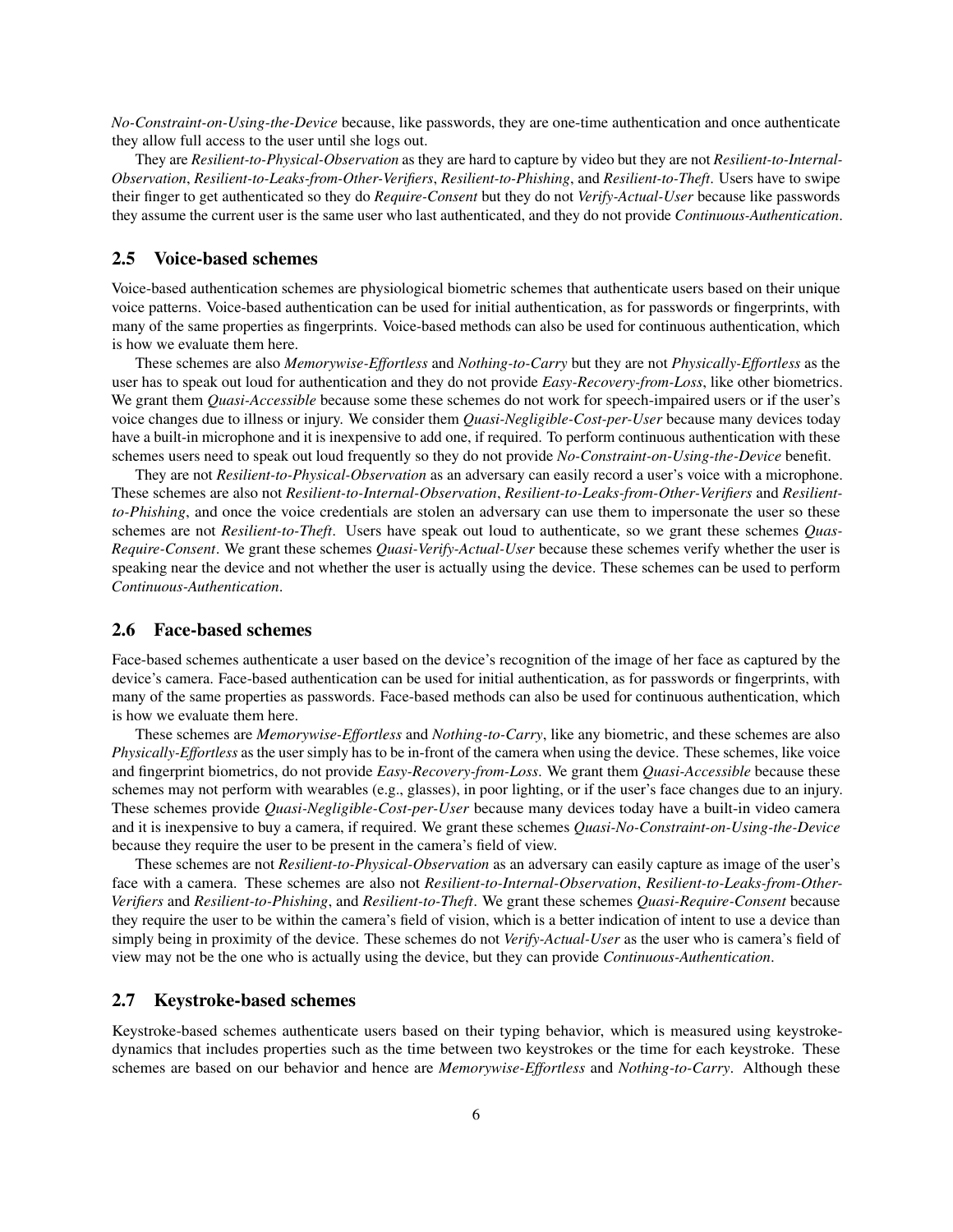schemes require typing, we grant them *Physically-Effortless* because these schemes can be designed to use the typing inputs that the user provides to the device and do not require any explicit input from the user. These schemes, like some other biometric schemes, do not provide *Easy-Recovery-from-Loss* and we grant them *Quasi-Accessible* because they will not work if the user's typing behavior changes due to the user's mood, stress, different type of devices, or some injury.

These schemes have *Negligible-Cost-per-User* as there is not additional hardware cost. There is the initial training cost for each user, and maybe for each device, but we consider that cost negligible. Other than the constraint that users should type, which users anyway do to interact with most devices, these schemes do not add any other constraint so we grant them *Quasi-No-Constraint-on-Using-the-Device* and rate them better than ZEBRA because ZEBRA adds an additional small constraint that the user has type with both hands or the bracelet hand, i.e., the user should use the bracelet hand during typing. sub These schemes are not *Resilient-to-Physical-Observation* as the keystroke dynamics can be recorded using a sensor near the keyboard [\[11\]](#page-7-2). They are also not *Resilient-to-Internal-Observation*, *Resilientto-Leaks-from-Other-Verifiers* and *Resilient-to-Phishing*. These schemes are not *Resilient-to-Theft* because, once the keystroke dynamics of a user are stolen, an adversary can use them to impersonate the user [\[12\]](#page-7-11). As the user has to type in order to be authenticated and typing indicates the intent to use a device, these schemes *Require-Consent* to authenticate. These schemes *Verify-Actual-User* as they authenticate the user who is providing keyboard input to a device, i.e., who is actually using the device, and hence they can provide *Continuous-Authentication*.

#### 2.8 Impedance-based schemes

These schemes authenticate a user based on her body's impedance response to small electric current passed through her body [\[6,](#page-7-9) [15\]](#page-8-4). For continuous authentication on a device Rasmussen et al. [\[15\]](#page-8-4) proposed instrumenting the keyboard of the device and measure the body's impedance response when an electric current is passed through one hand and received through another when the user is typing.

Like other biometric scheme, these schemes are *Memorywise-Effortless* and *Nothing-to-Carry*. We consider these schemes *Physically-Effortless* because these schemes can authenticate when the user is using the device (i.e., typing) without requiring the user to provide any explicit input. These schemes do not provide *Easy-Recovery-from-Loss*. We grant them *Quasi-Accessible* because human body's impedance response can change due to external environmental factors such as temperature or water intake of the user. As these schemes require instrumenting keyboards and the required additional hardware is not inexpensive, these schemes require more than *Negligible-Cost-per-User*. These schemes place an additional constraint that the user should use keep both hands in contact with the keyboard when typing, so we grant them *Quasi-No-Constraint-on-Using-the-Device* and rate them worse than ZEBRA.

These schemes are *Resilient-to-Physical-Observation* but they are not *Resilient-to-Internal-Observation* and *Resilient-to-Phishing*. They schemes can be made *Resilient-to-Leaks-from-Other-Verifiers* by using a different frequencydependent response for each device so that a credential leaked from a device cannot be used to authenticate on another device. Although an adversary can use the stolen credentials to impersonate the user on the device, these schemes can prevent the adversary from using the credentials for one device on another, so we grant these schemes *Quasi-Resilientto-Theft*. As typing indicates intent to use a device, these schemes *Require-Consent* and they *Verify-Actual-User* and can provide *Continuous-Authentication*.

# 3 Summary

In this report we present a framework to evaluate continuous authentication schemes and we do a comparative evaluation of ZEBRA with 7 other authentication schemes. As per our evaluation (Table [1\)](#page-3-0) ZEBRA is a secure, usable, and deployable continuous authentication scheme: ZEBRA rates highest (with most solid circles) compared to the other 7 authentication schemes for the security properties that we considered; Password-based schemes are most deployable compared to all schemes, but among continuous authentication schemes ZEBRA and Proximity-based schemes are most deployable schemes; and in usability, ZEBRA is equally or more usable than other authentication schemes.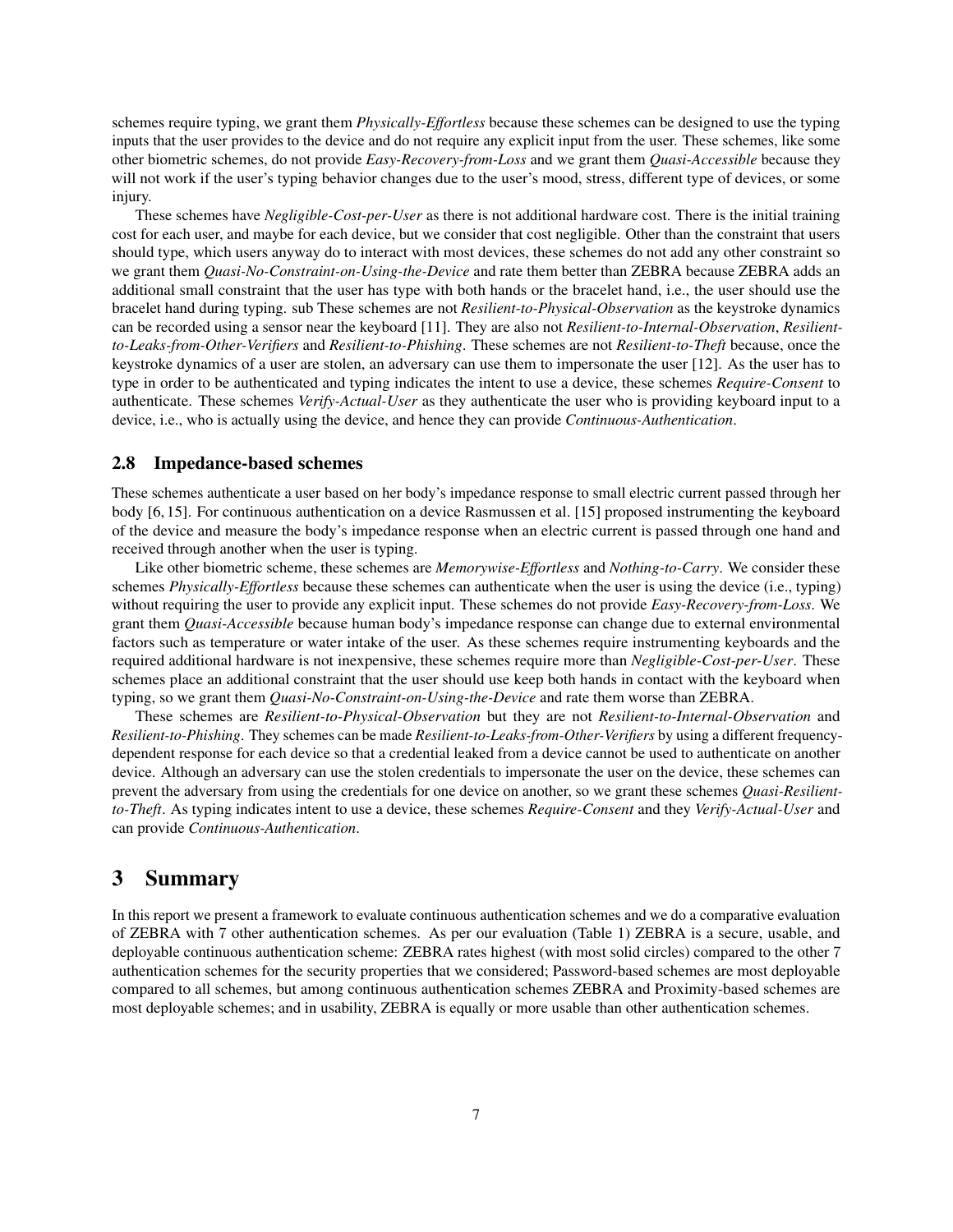# Acknowledgements

We thank Joseph Bonneau for sharing the figures in Table [1.](#page-3-0) This research results from a research program at the Institute for Security, Technology, and Society at Dartmouth College, supported by the National Science Foundation (Secure and Trustworthy Computing Program) under award number 1329686, and by the Department of Health and Human Services (SHARP program) under award number 90TR0003-01. The views and conclusions contained in this document are those of the authors and should not be interpreted as necessarily representing the official policies, either expressed or implied, of the sponsors.

# References

- <span id="page-7-6"></span>[1] P. Aleksic and A. Katsaggelos. Audio-visual biometrics. *Proceedings of the IEEE*, 94(11):2025–2044, Nov 2006. DOI [10.1109/JPROC.2006.886017.](http://dx.doi.org/10.1109/JPROC.2006.886017)
- <span id="page-7-7"></span>[2] Face Unlock On Android 4.0. Online at [http://www.huffingtonpost.com/2011/10/19/](http://www.huffingtonpost.com/2011/10/19/face-unlock-ice-cream-sandwich_n_1020207.html) [face-unlock-ice-cream-sandwich](http://www.huffingtonpost.com/2011/10/19/face-unlock-ice-cream-sandwich_n_1020207.html)\_n\_1020207.html.
- <span id="page-7-5"></span>[3] Apple iPhone 5S. Online at [http://www.apple.com/iphone-5s.](http://www.apple.com/iphone-5s)
- <span id="page-7-10"></span>[4] D. Balzarotti, M. Cova, and G. Vigna. Clearshot: Eavesdropping on keyboard input from video. In *Proceedings of the IEEE Symposium on Security and Privacy (S&P)*, pages 170–183, May 2008. DOI [10.1109/SP.2008.28.](http://dx.doi.org/10.1109/SP.2008.28)
- <span id="page-7-1"></span>[5] J. Bonneau, C. Herley, P. C. van Oorschot, and F. Stajano. The quest to replace passwords: A framework for comparative evaluation of web authentication schemes. In *Proceedings of the IEEE Symposium on Security and Privacy (S&P)*, pages 553–567, May 2012. DOI [10.1109/SP.2012.44.](http://dx.doi.org/10.1109/SP.2012.44)
- <span id="page-7-9"></span>[6] C. Cornelius, R. Peterson, J. Skinner, R. J. Halter, and D. Kotz. A wearable system that knows who wears it. In *Proceedings of the International Conference on Mobile Systems, Applications, and Services (MobiSys)*, June 2014. Accepted for publication, DOI [10.1145/2594368.2594369.](http://dx.doi.org/10.1145/2594368.2594369)
- <span id="page-7-3"></span>[7] M. D. Corner and B. D. Noble. Protecting applications with transient authentication. In *Proceedings of the International Conference on Mobile Systems, Applications, and Services (MobiSys)*, pages 57–70. ACM, 2003. DOI [10.1145/1066116.1066117.](http://dx.doi.org/10.1145/1066116.1066117)
- <span id="page-7-4"></span>[8] C. E. Landwehr. Protecting unattended computers without software. In *Proceedings of the Annual Computer Security Applications Conference (ACSAC)*, pages 274–285. IEEE Computer Society, 1997. Online at [http:](http://dl.acm.org/citation.cfm?id=872015.872112) [//dl.acm.org/citation.cfm?id=872015.872112.](http://dl.acm.org/citation.cfm?id=872015.872112)
- <span id="page-7-8"></span>[9] S. Lima e Silva Filho and M. Roisenberg. Continuous authentication by keystroke dynamics using committee machines. In S. Mehrotra, D. Zeng, H. Chen, B. Thuraisingham, and F.-Y. Wang, editors, *Intelligence and Security Informatics*, volume 3975 of *Lecture Notes in Computer Science*, pages 686–687. Springer Berlin Heidelberg, 2006. DOI [10.1007/11760146](http://dx.doi.org/10.1007/11760146_90) 90.
- <span id="page-7-0"></span>[10] S. Mare, A. Molina-Markham, C. Cornelius, R. Peterson, and D. Kotz. ZEBRA: Zero-effort bilateral recurring authentication. In *Proceedings of the IEEE Symposium on Security and Privacy (S&P)*, May 2014. DOI [10.1109/SP.2014.51.](http://dx.doi.org/10.1109/SP.2014.51)
- <span id="page-7-2"></span>[11] P. Marquardt, A. Verma, H. Carter, and P. Traynor. (sp)iPhone: decoding vibrations from nearby keyboards using mobile phone accelerometers. In *Proceedings of the ACM Conference on Computer and Communications Security (CCS)*, pages 551–562. ACM, Oct. 2011. DOI [10.1145/2046707.2046771.](http://dx.doi.org/10.1145/2046707.2046771)
- <span id="page-7-11"></span>[12] T. C. Meng, P. Gupta, and D. Gao. I can be you: Questioning the use of keystroke dynamics as biometrics. In *Proceedings of the Network and Distributed Systems Security Symposium (NDSS)*, 2013. Online at [http:](http://flyer.sis.smu.edu.sg/ndss13-tey.pdf) [//flyer.sis.smu.edu.sg/ndss13-tey.pdf.](http://flyer.sis.smu.edu.sg/ndss13-tey.pdf)